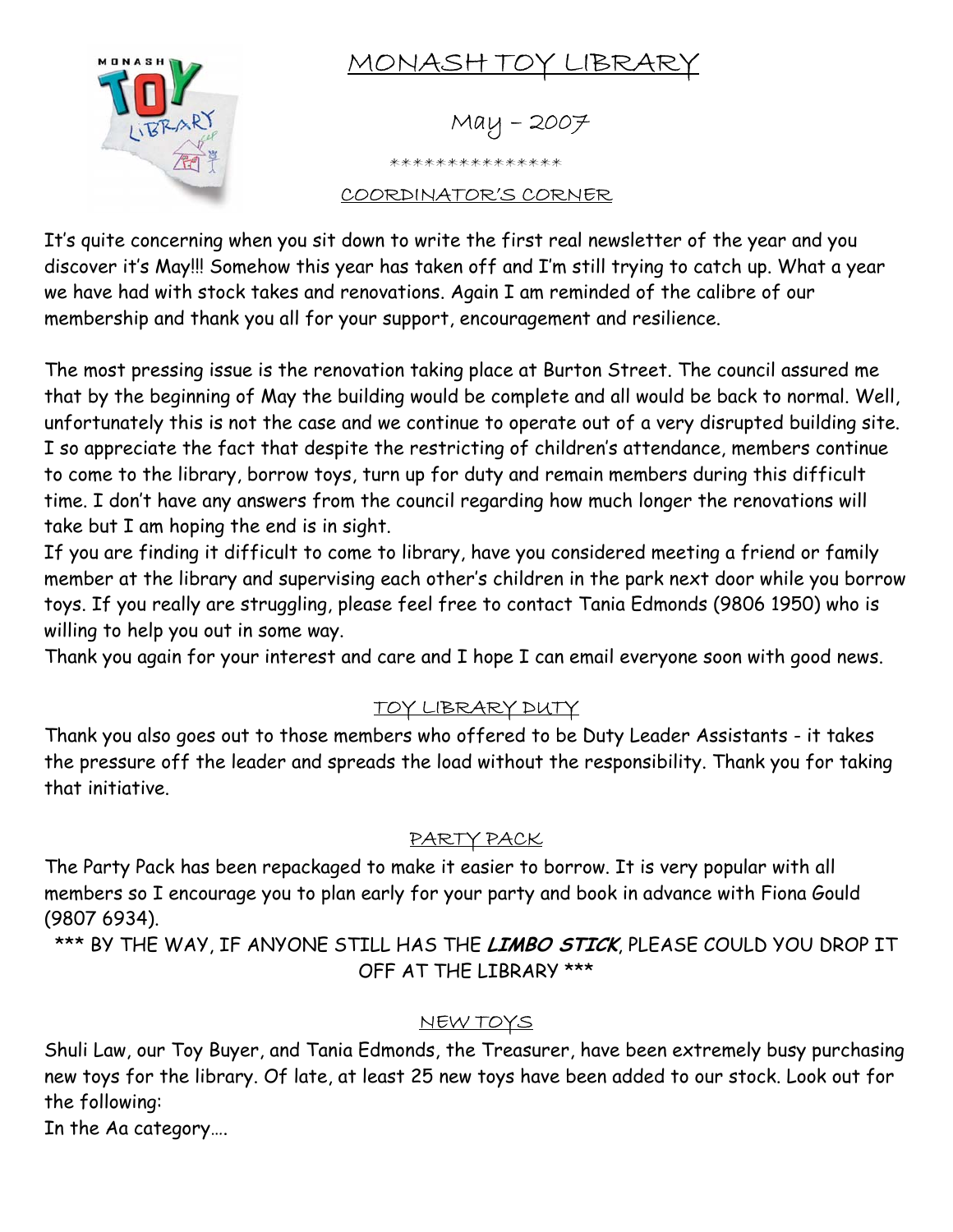Step-A-Long logs, Toss-A-Ring, Basketball set, Post office and Shop Tent, Adventure World Tent, We Play Motor Skills, Adjustable Balance Beam and Joey Jump Launching Board.

In the Ab category … Mini Motors and Fold Away Train

In the Ca category… Safari Park Blocks and Magnetic Blocks

In the Da category... Fish Pond, Mosaic Roller and Discovery Maze

In the Ga category… Scrabble and Fun 2 Learn Computer

In the Hc category… Mr Face Felt and Miss Face Felt

In the Ic category… Airport, Princess Wedding Palace and Puppet Theatre

In the Ja category… Bean Bag Activities CD

In the Party Pack… Jumping sacks, Pin the Tail on the Donkey, Bubble Machine, Egg & Spoon Set and hoops.

Look out for these great new items and look in the picture catalogues or ask the Duty Leader if you can't find them.

#### QUERIES & CORRESPONDENCE

Often I receive emails from members with a query of some sort. I thought I might take this opportunity to explain what happens with your email and why you may not receive a response from me directly. I redirect your email to the appropriate committee person who deals with the various aspects of our Toy Library. In due course, you should receive a response from them and have your query settled. I am always willing to read your emails or take your phone calls, however, your issue will be handled a lot faster with the correct person dealing with it.

For that reason, below is a list of who you should contact depending on your query: Samantha Dry (sam\_dry@yahoo.co.uk) – membership, general toy library suggestions, praise (these I respond to the fastest!), complaints (these I respond to the slowest!)